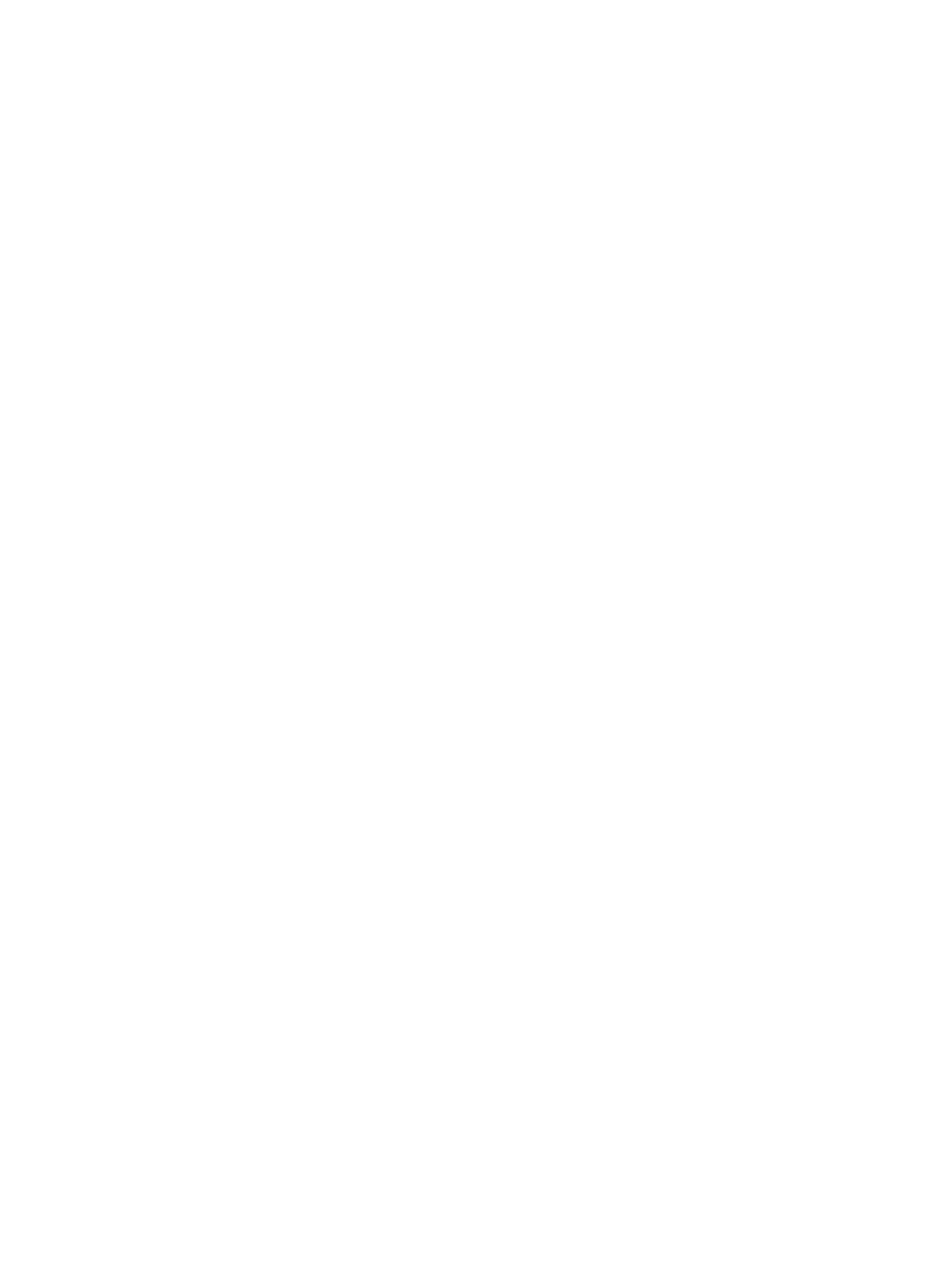# <span id="page-2-0"></span>Important safeguards

- 1 Read instructions All the safety instructions for use should be read before the system is operated.
- 2 Retain instructions The safety instructions and instructions for use should be retained for future reference.
- 3 Heed warnings All warnings on the unit and in the operating instructions should be adhered to.
- 4 Follow instructions All operating instructions and instructions for use should be followed.
- 5 Cleaning Unplug system units from the mains outlet before cleaning. Do not use liquid cleaners or aerosol cleaners. Use a damp cloth for cleaning.
- 6 Attachments Do not use attachments not recommended by the product manufacturer as they may cause hazards.
- 7 Water and Moisture Do not use this unit near water, for example near a bathtub, washbowl, kitchen sink, or laundry basket, in a wet basement, near a swimming pool, in an unprotected outdoor installation or any area which is classified as a wet location.
- Accessories Do not place this unit on an unstable stand, tripod, bracket or mount. This unit may fall, causing serious injury to a person and serious damage to the unit. Use only a stand, tripod, bracket or mount recommended by the manufacturer, or sold with the product. Any mounting of the unit should follow the manufacturer's instructions, and should use a mounting accessory recommended by the manufacturer. An appliance and cart combination should be moved with care. Quick stops, excessive force, and uneven surfaces may cause the appliance and cart combination to overturn.
- Ventilation Openings in the enclosure, if any, are provided for ventilation and to ensure reliable operation of the unit and to protect it from overheating. These openings must not be blocked or covered. The unit should not be placed in a built-in installation unless proper ventilation is provided or the manufacturer's instructions have been adhered to.
- 10 Power sources Units should be operated only from the type of power source indicated on the marking label. If you are not sure of the type of power supply you plan to use, consult your appliance dealer or local power company. For units intended to operate from battery power, or other sources, refer to the "Installation and User Instructions".
- 11 Grounding or polarisation This unit may be equipped with a polarised alternating current line plug (a plug having one blade wider than the other). This plug will fit into the power outlet only one way. This is a safety feature. If you are unable to insert the plug fully into the outlet, try reversing the plug. If the plug still fails to fit, contact your electrician to replace your obsolete outlet. Do not defeat the safety purpose of the polarised plug. Alternatively, this unit may be equipped with a 3-wire grounding type plug having a third (grounding) pin. This plug will only fit into a grounding-type power outlet. This is a safety feature. If you are unable to insert the plug into the outlet, contact your electrician to replace your obsolete outlet. Do not defeat the safety purpose of the grounding-type lug.
- 12 Power-Cord Protection Power supply cords should be routed so that they are not likely to be walked on or pinched by items placed upon or against them, paying particular attention to cords and plugs, convenience receptacles, and the point where they exit from the appliance.
- 13 Overloading Do not overload outlets and extension cords as this can result in a risk of fire or electrical shock.
- 14 Object and Liquid Entry Never push objects of any kind into this unit through openings as they may touch dangerous voltage points or short-out parts that could result in a fire or electric shock. Never spill liquid of any kind on the unit.
- 15 Servicing Do not attempt to service this unit yourself as opening or removing covers may expose to dangerous voltage or other hazards. Refer all servicing to qualified service personnel.
- 16 Damage Requiring Service Unplug the unit from the outlet and refer servicing to qualified service personnel under the following conditions:
	- When the power-supply cord or plug is damaged.
	- If liquid has been spilled, or objects have fallen into the unit.
	- If the unit has been exposed to rain or water.
	- If the unit does not operate normally by following the instructions for use. Adjust only those controls that are covered by the instructions for use, as an improper adjustment of other controls may result in damage and will often require extensive work by a qualified technician to restore the units to their normal operation.
	- If the unit has been dropped or the unit has been damaged.
	- When the unit exhibits a distinct change in performance; this indicates a need for service.
- 17 Replacement Parts When replacement parts are required be sure the service technician has used replacement parts specified by the manufacturer or parts which have the same characteristics as the original part. Unauthorised substitutions may result in fire, electric shock or other hazards.
- 18 Safety Check Upon completion of any service or repairs to the units, ask the service technician to perform safety checks to determine that the unit is in proper operating condition.
- 19 Lightning For added protection of the units during a lightning storm, or when it is left unattended and unused for long periods of time, unplug it from the wall outlet and disconnect the cable system. This will prevent damage to the unit due to lightning and power-line surges.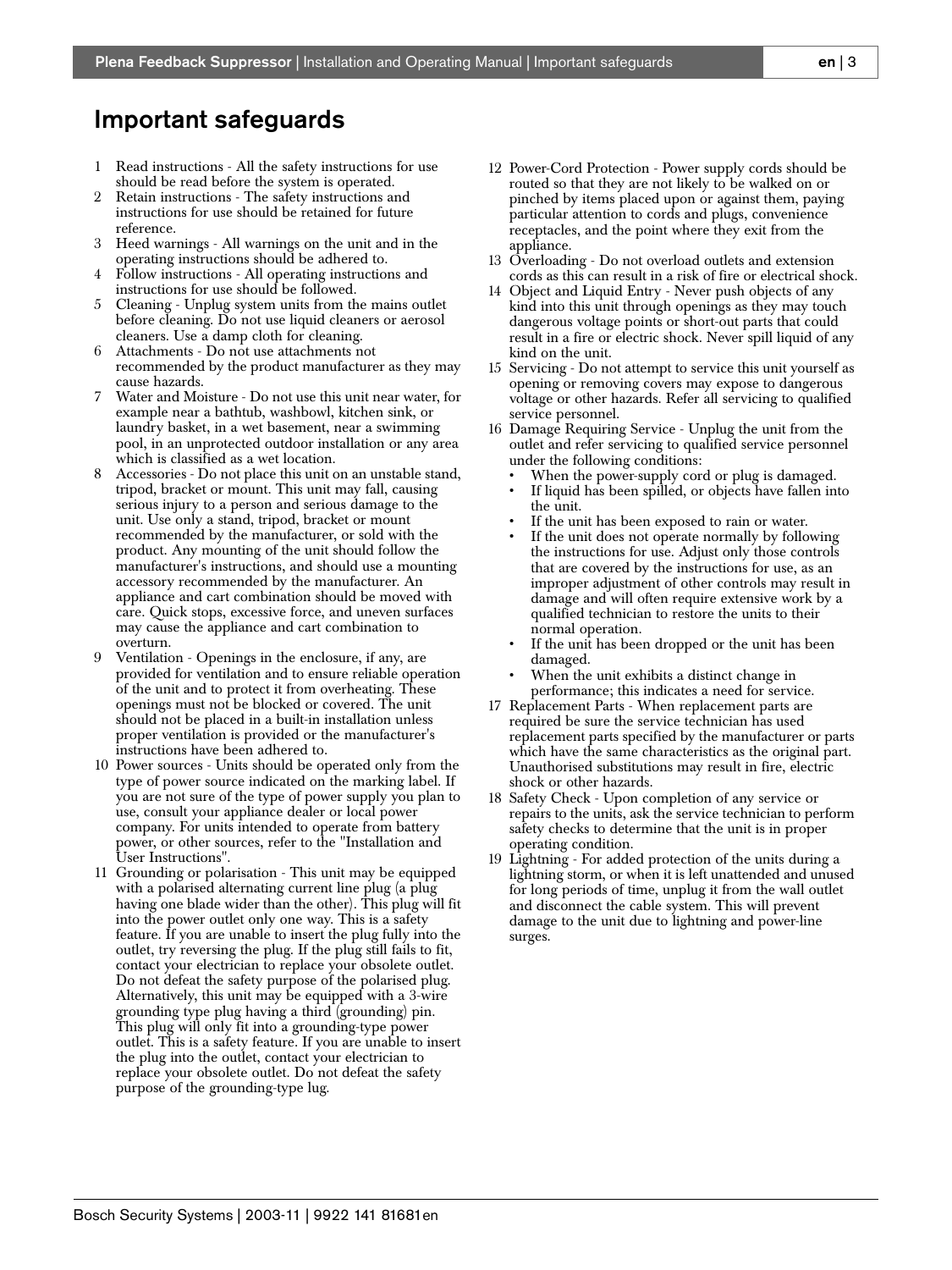# <span id="page-3-0"></span>About this manual

This manual provides all the information required to install and operate the unit.

#### **Conventions**





Caution Follow these instructions to prevent damage to the equipment.

Note Read these instructions for tips and other useful information.

# <span id="page-3-1"></span>Safety precautions



Warning

Do not open the unit when it is connected to the mains. The unit contains non-insulated parts, which can cause electric shock.



#### **Caution**

There are no user-serviceable parts inside the unit. Service must be done by qualified personnel.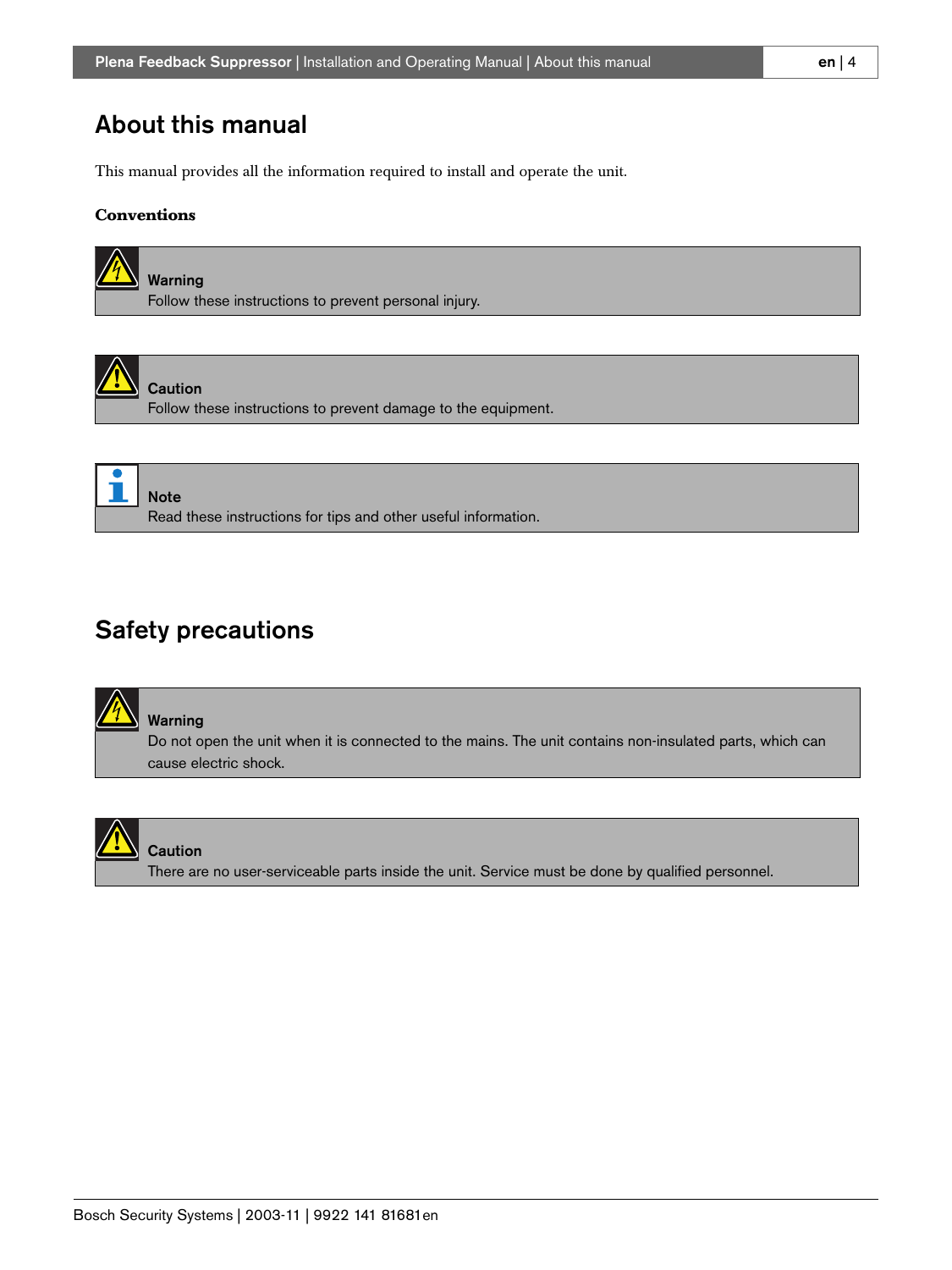# <span id="page-4-0"></span>Table of contents

| 1.1   |  |
|-------|--|
| 1.2   |  |
| 1.3   |  |
|       |  |
|       |  |
| 3.1   |  |
| 3.1.1 |  |
| 3.1.2 |  |
| 3.1.3 |  |
| 3.1.4 |  |
| 3.2   |  |
| 3.3   |  |
|       |  |
| 4.1   |  |
| 4.2   |  |
| 4.3   |  |
|       |  |
| 5.1   |  |
| 5.2   |  |
| 5.3   |  |
| 5.4   |  |
| 5.5   |  |
| 5.6   |  |
| 5.7   |  |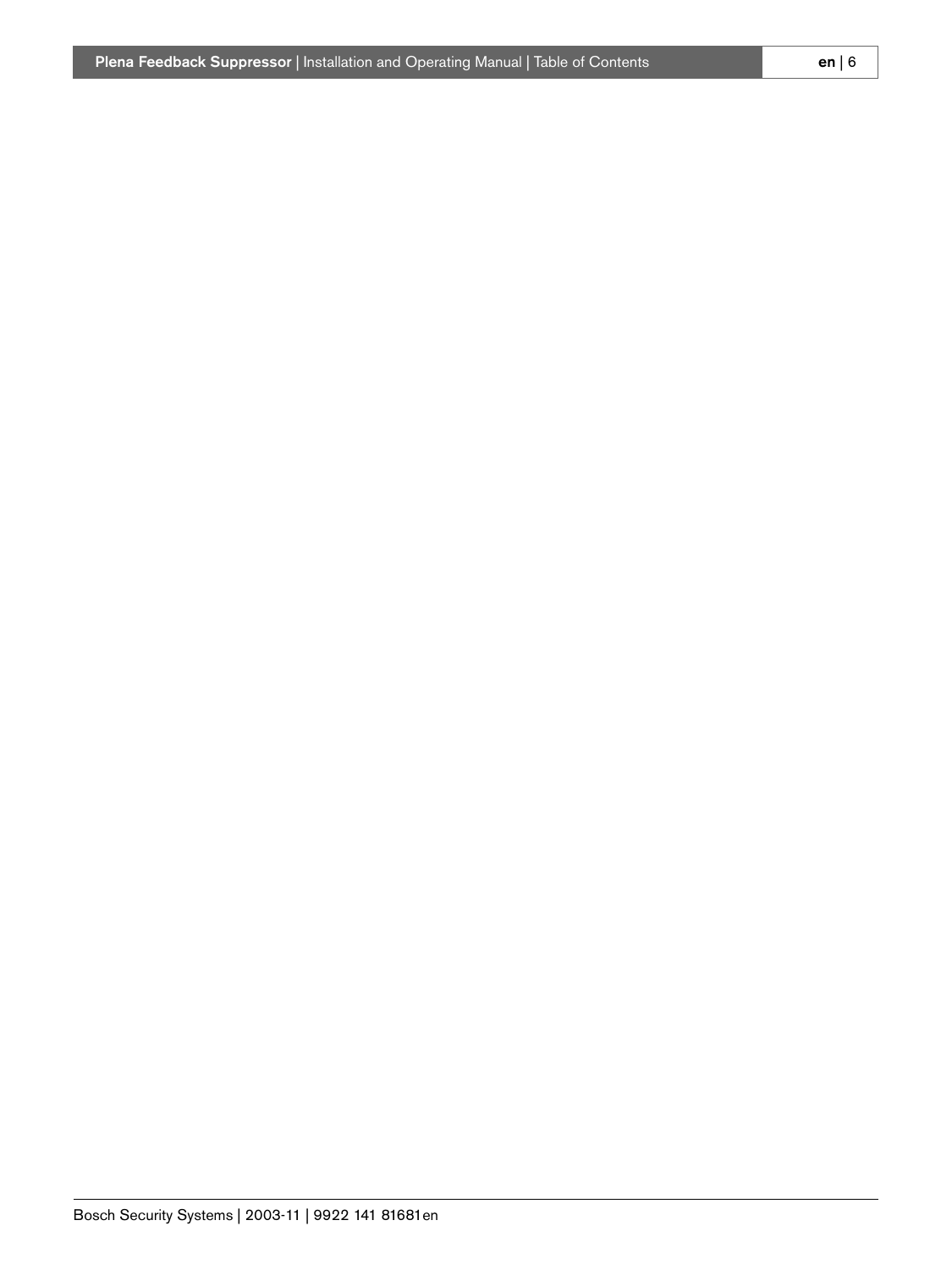# <span id="page-6-0"></span>1 About the equipment



## <span id="page-6-1"></span>1.1 Functioning (operating principle)

*figure 1.1: Block diagram*

#### **Feedback suppression**

The Plena Feedback Suppressor uses a powerful DSP with a revolutionary patented algorithm to suppress acoustic feedback. It eliminates feedback by actively filtering the room reverb that leads to feedback out of the signal, using an echo cancellation and de-reverberation algorithm. By adding masked (inaudible) noise to the output signal (Music mode) or by just shifting the frequency of the output signal by 5 Hz (Speech mode) the Plena Feedback Suppressor is able to detect the reverb component of the signal and to remove it before feedback occurs, leaving the original signal intact.

#### **Auto Mix function**

In addition to its feedback suppression function, the Plena Feedback Suppressor also features a built-in automatic mixer for the two microphone inputs. In many situations two microphones are used to better capture the voice of a moving speaker, like on a rostrum, pulpit or a conference table, but often this increases the risk of acoustic feedback. The automatic mixer of the Plena Feedback Suppressor, however, automatically reduces the gain of the microphone with the lowest signal input and increases the gain of the microphone with the highest signal input. This way it 'tracks' the moving speaker for optimum speech intelligibility, and the maximum feedback margin is maintained by keeping the summed gain constant. Even if the feedback processor is switched to bypass this automatic mixer is still operating.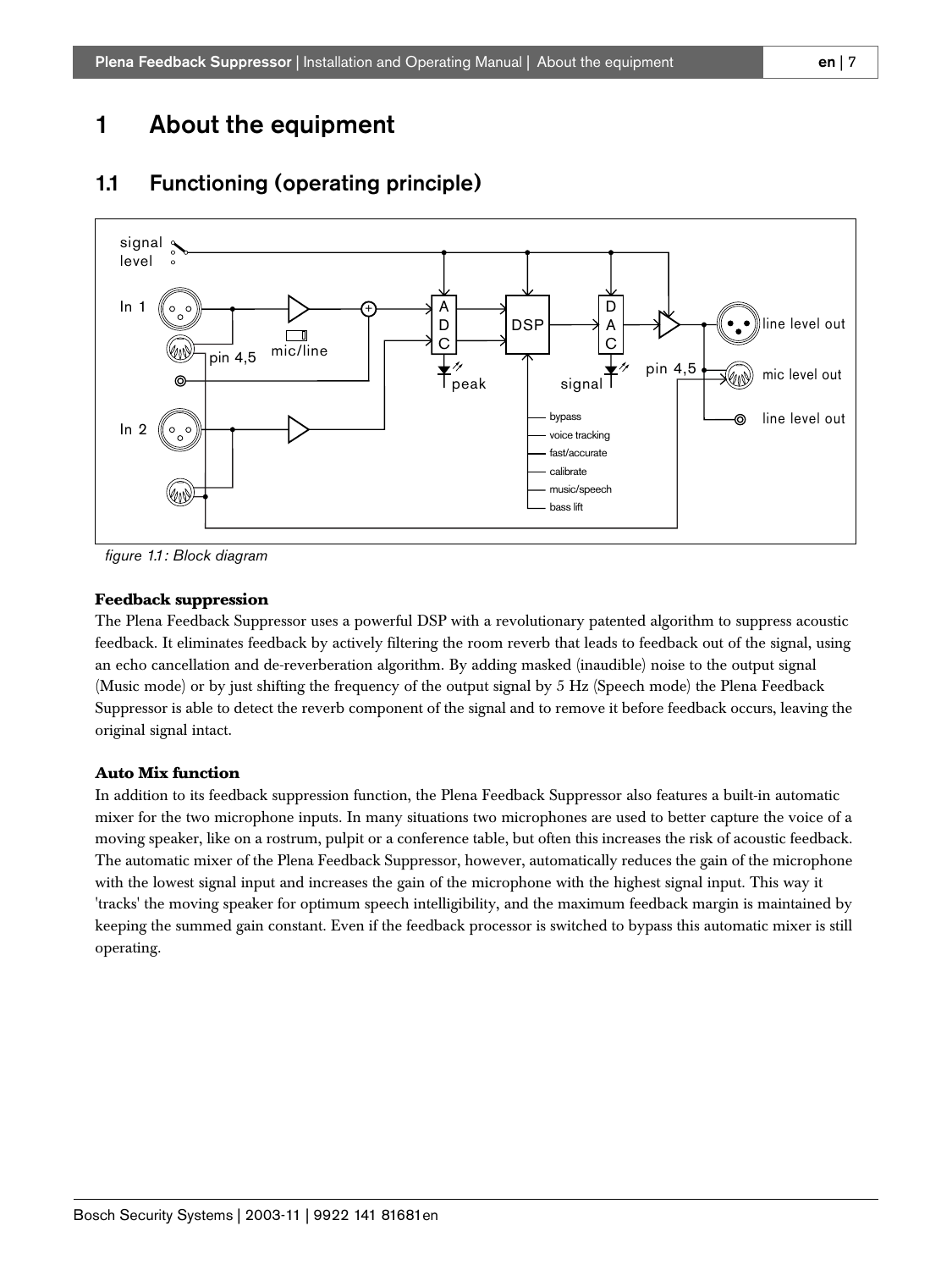## <span id="page-7-0"></span>1.2 Controls and indicators (front)



*figure 1.2: Controls and indicators (front)*

- 1 Power button
- 2 Input signal overload indicator

The LED lights up to indicate a too high input signal. The input sensitivity can be adjusted with the help of the signal level switch on the rear (see [§1.3\)](#page-8-0).

3 Output signal present indicator

The LED lights up to indicate that the output signal exceeds -40 dBr.

4 Auto Mix indicator

The LED lights up to indicate that the Auto Mix function (see [§1.1](#page-6-1)) is active.

5 Bypass indicator

The LED lights up to indicate that the feedback suppression function is deactivated.

6 Feedback suppression active indicator

The LED lights up to indicate that feedback suppression algorithm is active.

- 7 Bypass switch
- 8 Calibrate indicator

The LED lights up to indicate a fast calibration cycle after pressing the calibrate button (9).

9 Calibrate button

Upon pressing the calibrate button, random noise at -6 dBr is generated for a few seconds to allow the feedback suppression algorithm to calibrate quickly.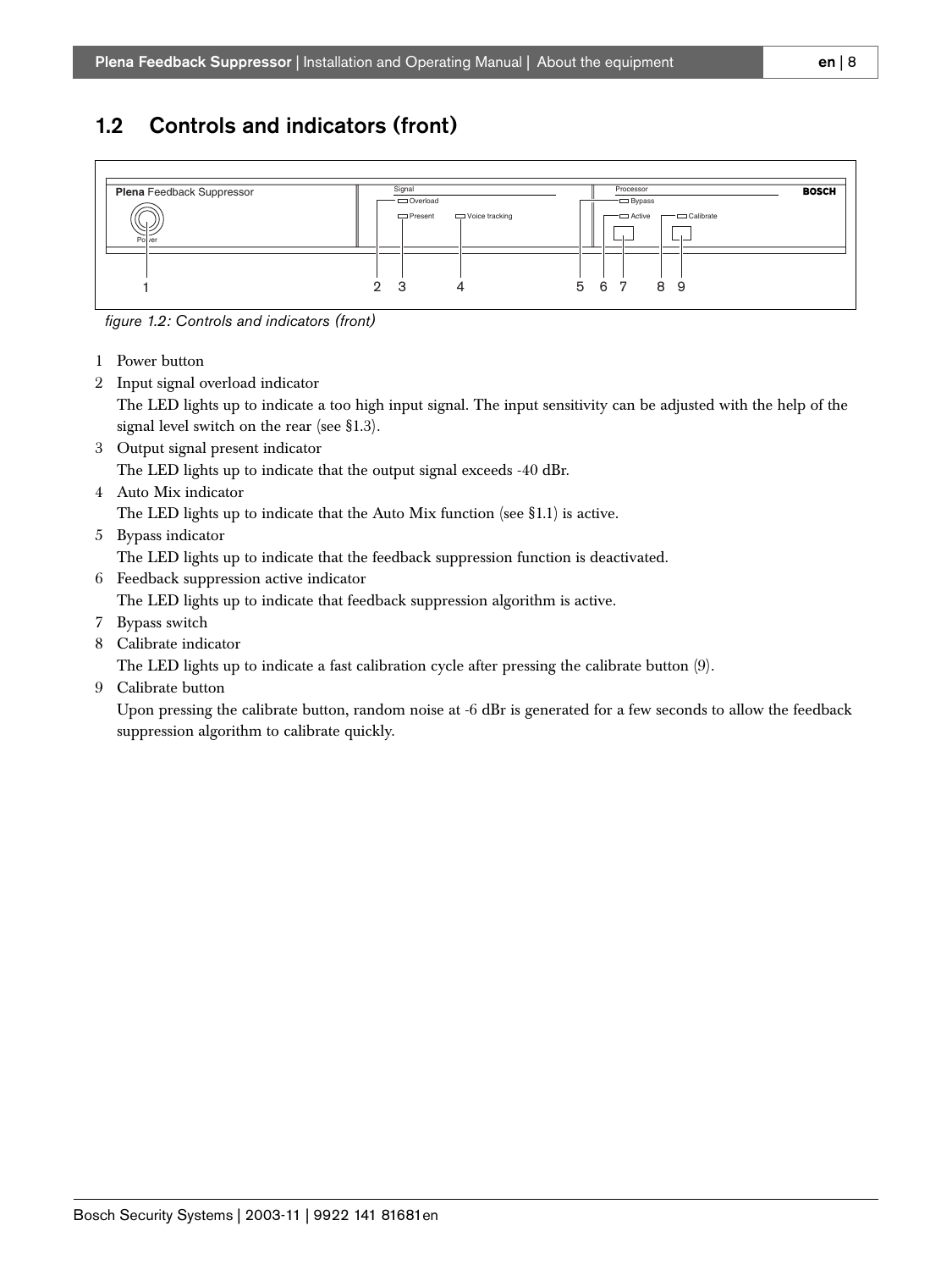## <span id="page-8-0"></span>1.3 Controls and connections (rear)



*figure 1.3: Controls and connections (rear)*

- 1 Microphone 1/Line input (XLR/balanced)
- 2 Microphone 1 input (5-pin DIN/balanced)
- 3 Mic/Line switch The Mic/Line switch only affects Microphone 1/Line Input (1)
- 4 Microphone 2 input (XLR/balanced)
- 5 Microphone 2 input (5-pin DIN/balanced)
- 6 Line out (Cinch/unbalanced)
- 7 Line out (XLR/balanced)
- 8 Microphone level out (5-pin DIN/balanced). For connection to Plena Amplifiers only (see [§3.1\)](#page-10-1)
- 9 Signal level switch (see [§3.1\)](#page-10-1)
- 10 Options switches (see [§3.2](#page-16-0))
- 11 Earth connection screw
- 12 Mains fuse (T500 L 250V)
- 13 Mains connector (3-pole)
- 14 Mains voltage selection switch
- 15 Line in (Cinch/unbalanced)
- 16 Phantom power switch (microphone 1 and 2)

Switch that enables and disables phantom power on Microphone 1/Line input (1 and 2) and Microphone 2 input (4 and 5). When the line input is selected with the help of the Mic/Line switch (3), phantom power is disabled for this input.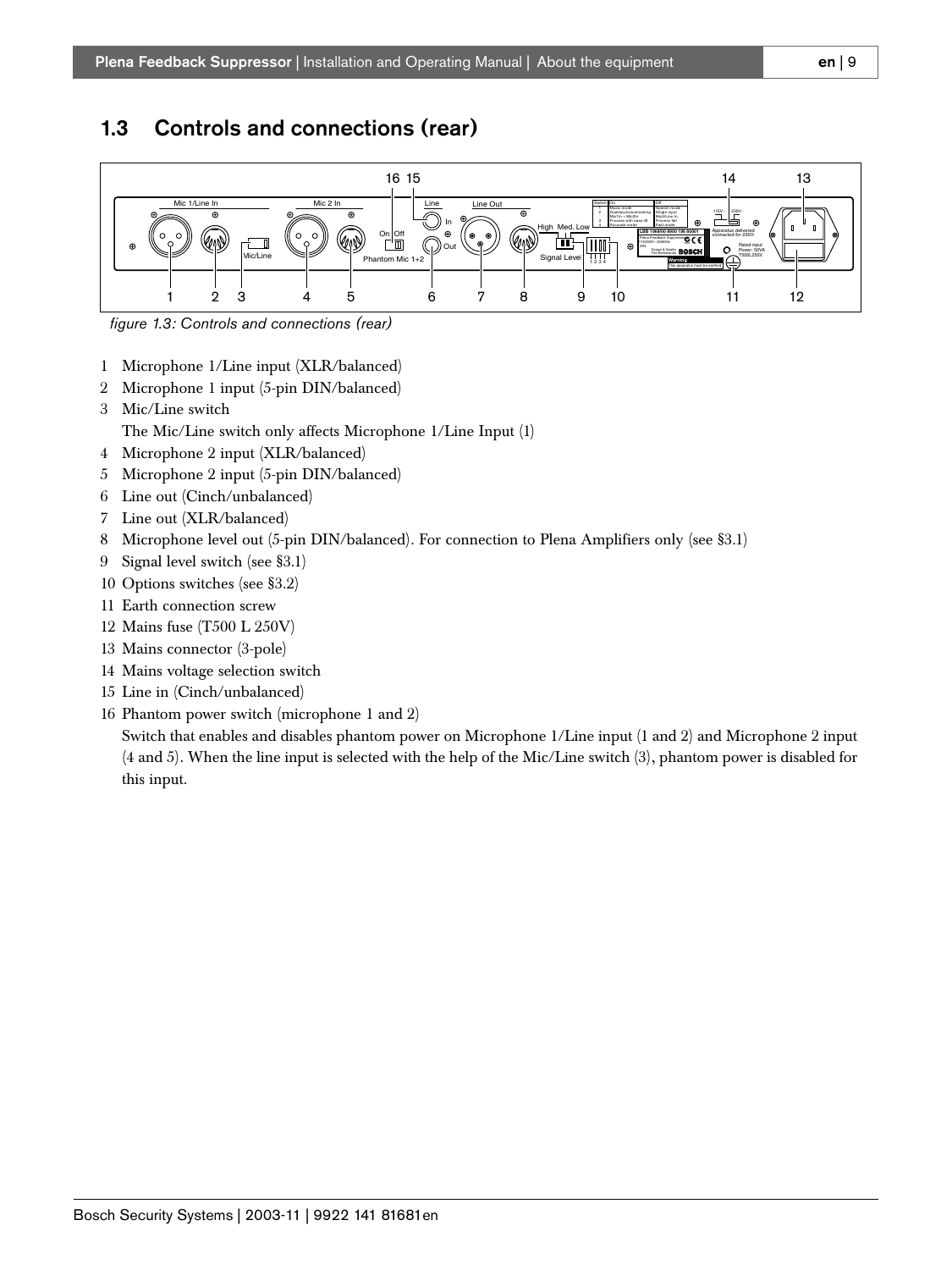# <span id="page-9-0"></span>2 Installation in rack



*figure 2.1: Installation in rack*

The feedback suppressor is delivered for tabletop use, but you can mount it in a 19" rack using the brackets supplied with the unit. In case of rack mounting, you must:

- Remove the 4 feet from the bottom of the unit. Without the feet, the unit is 1U high.
- Ensure that the ambient temperature of the unit in the rack does not exceed 55 °C.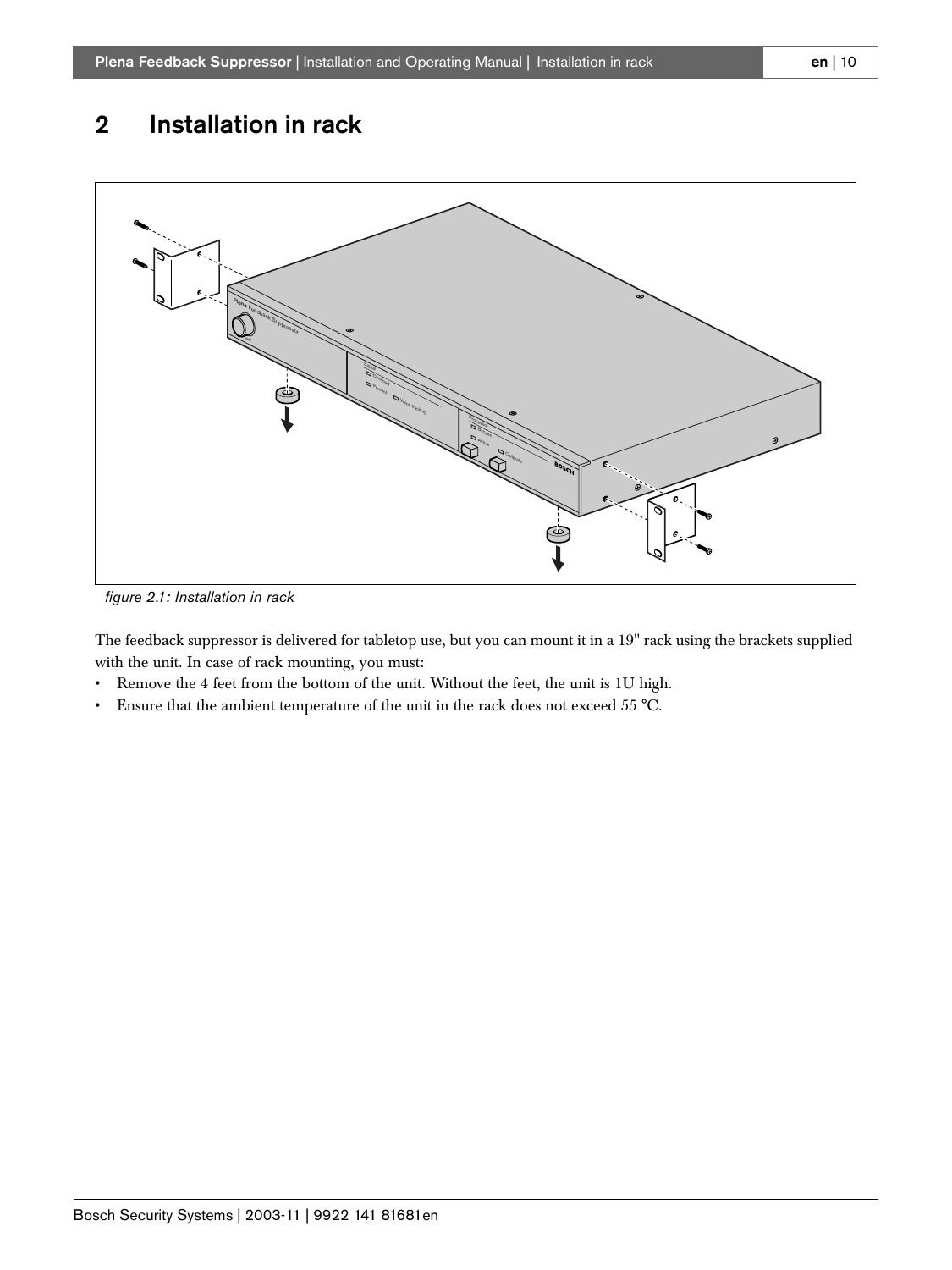# <span id="page-10-0"></span>3 External settings and connections

## <span id="page-10-1"></span>3.1 Connecting the inputs and the outputs

Figures 3.1 through 3.5 show some different configuration set-ups.

#### <span id="page-10-2"></span>**3.1.1 Announcement set-up**

See fig. 3.1.

The Plena Feedback Suppressor is provided with two balanced DIN-inputs (2 and 5) to connect one or two LBB1950 call stations or LBB1949 gooseneck microphones. The signal inputs are parallel to the balanced XLRinputs (1 and 4), and the priority contacts are looped through to pins 4 and 5 of the balanced DIN-output (8). The output level on the DIN-output (8) is optimized for the priority microphone input level of the Plena Mixer Amplifier range.

- Set the Mic/Line switch (3) to 'Mic'.
- Enable the phantom power supply with the phantom power switch (16).
- If only one call station is used, connect it to the Microphone 1 input (2).



*figure 3.1: Announcement set-up*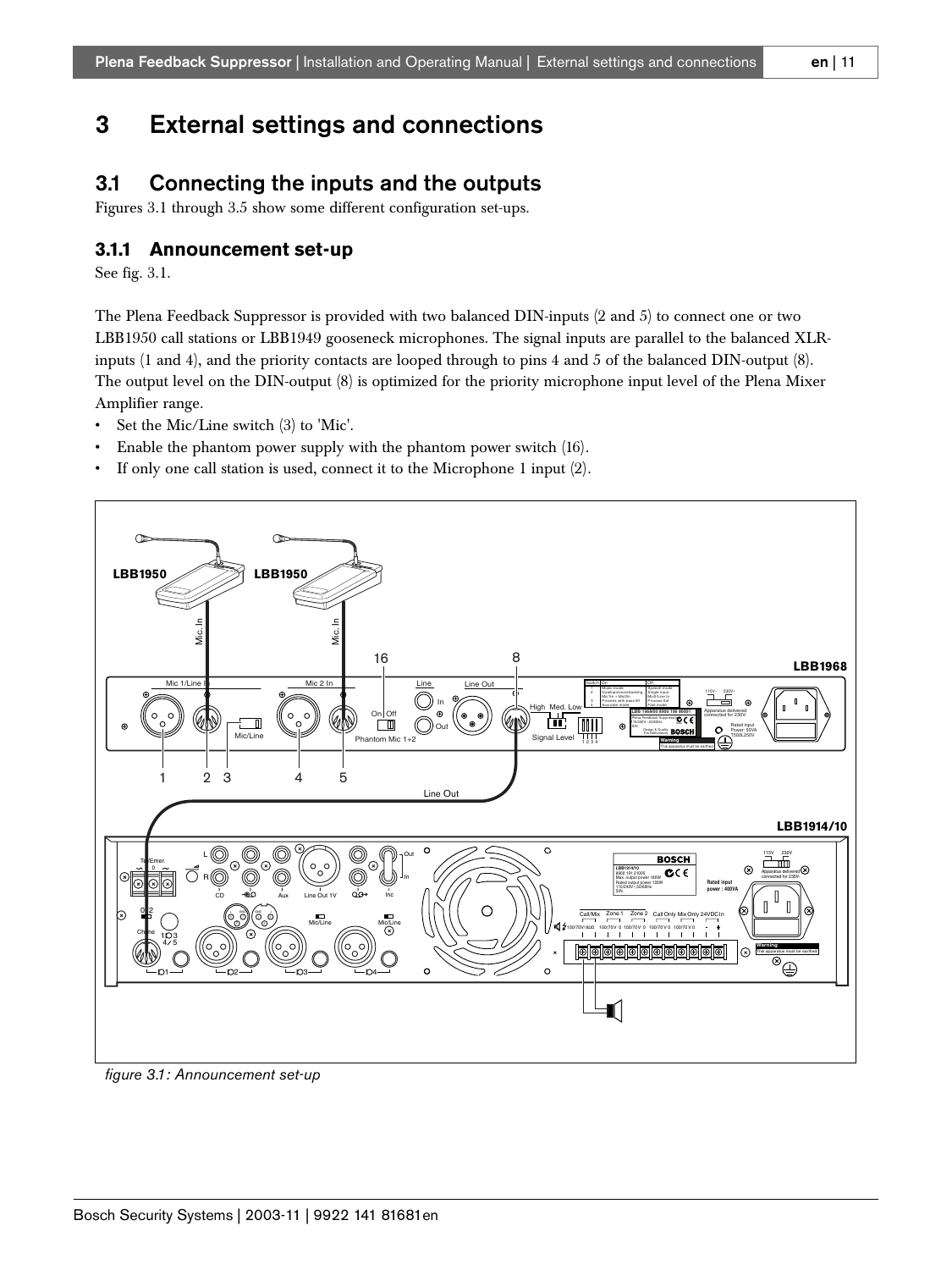#### <span id="page-11-0"></span>**3.1.2 Live performance set-up and Conference set-up**

See fig. 3.2 and fig. 3.3, respectively.

The Plena Feedback Suppressor is provided with one balanced XLR-line input (1) and one unbalanced line input (15), e.g. to connect a line level source such as an SR-mixer or a DCN Central Control Unit (please refer to the Operation Manual of your DCN System).

To connect any unit that accepts standard line signals, the unit is provided with one balanced XLR-line output (7) and one unbalanced line output (6).

• Set the Mic/Line switch (3) to 'Line' to use the balanced line input (1). In this case the phantom power switch (16) has no function.



*figure 3.2: Live performance set-up*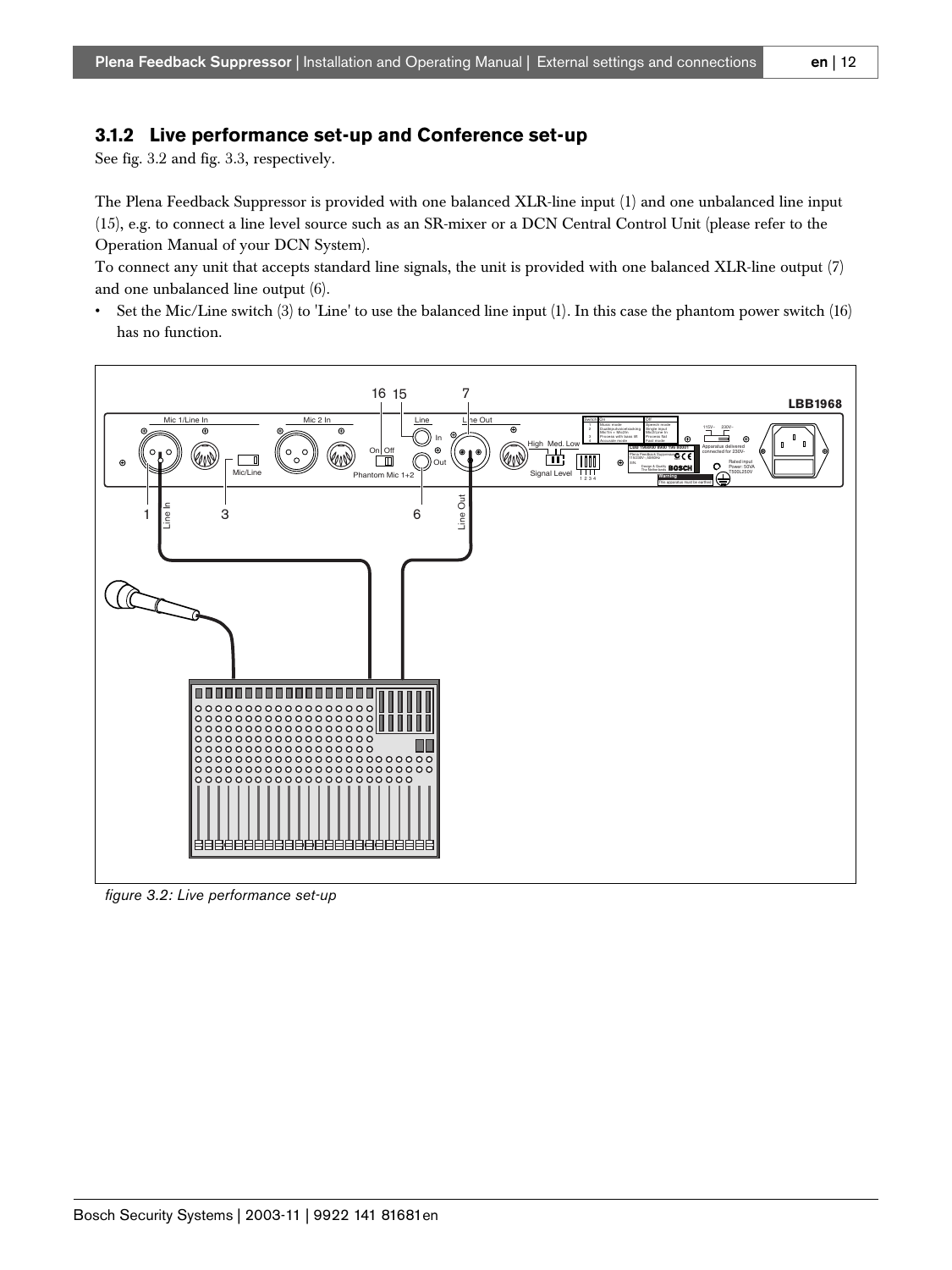

*figure 3.3: Conference set-up*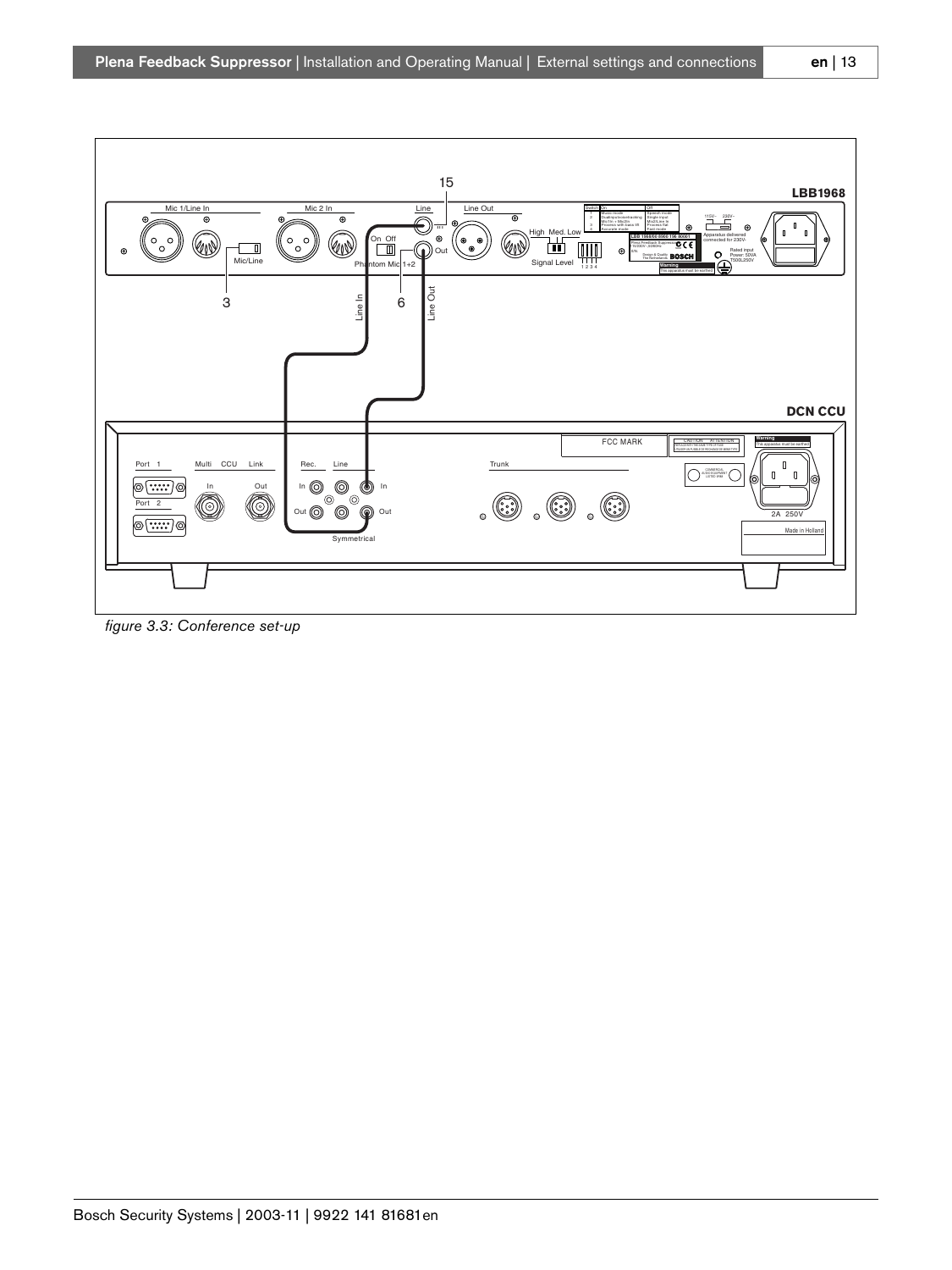### <span id="page-13-0"></span>**3.1.3 Presentation set-up and set-up in churches, mosques, houses of worship, etc.**

See fig. 3.4 and fig. 3.5, respectively.

The Plena Feedback Suppressor is provided with two balanced XLR-inputs (1 and 4), e.g. to connect one or two microphones.

- Set the Mic/Line switch (3) to 'Mic'.
- Enable the phantom power supply with the phantom power switch (16).
- If only one microphone is used, connect it to the Microphone 1/Line input (1).



*figure 3.4: Presentation set-up*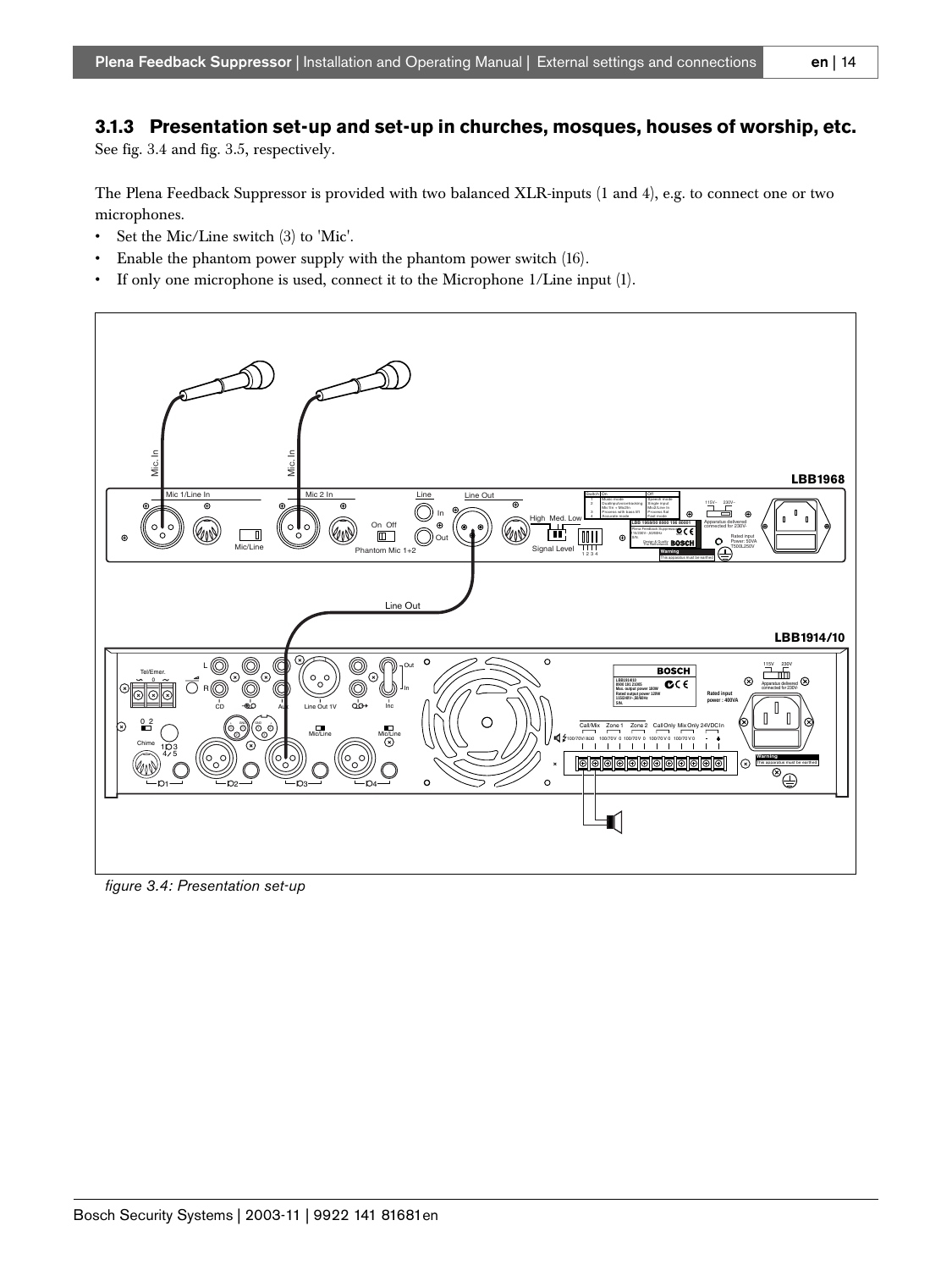

*figure 3.5: Set-up in churches, mosques, houses of worship, etc.*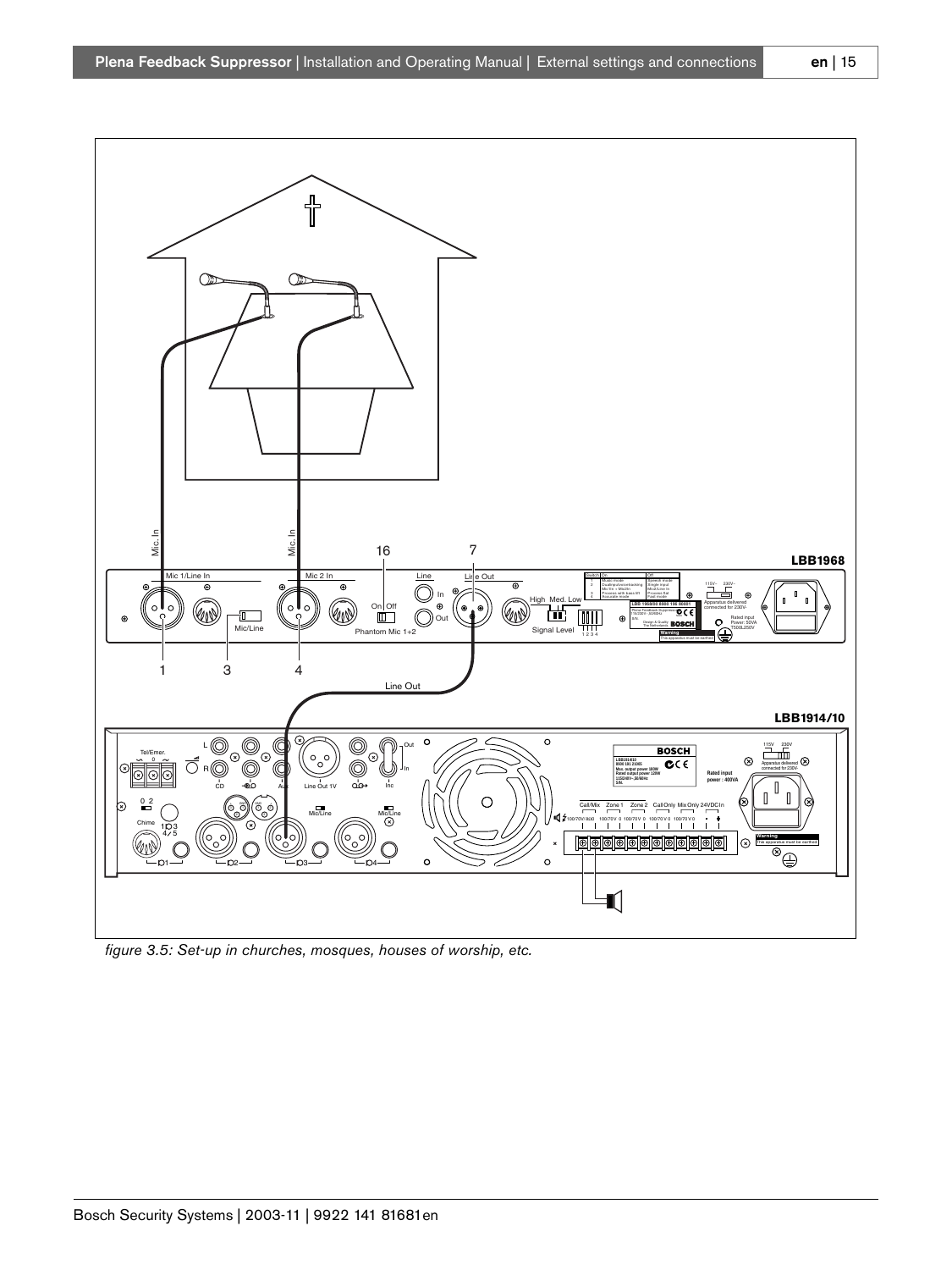<span id="page-15-0"></span>• Set the signal level switch (9) to the appropriate position in order to optimize the signal-to-noise ratio and to prevent overload. See the tables below.

*table 3.1: Line in*

|              | Low       | Med     | High      |
|--------------|-----------|---------|-----------|
| Input level  | $-12$ dBV | dBV     | $+12$ dBV |
| Output level | $-12$ dBV | $J$ dBV | $+12$ dBV |

*table 3.2: Mic in*

|              | LOW       | Med       | High      |
|--------------|-----------|-----------|-----------|
| Input level  | $-42$ dBV | $-30$ dBV | $-18$ dBV |
| Output level | ) dBV     | ) dBV     | 0 dBV     |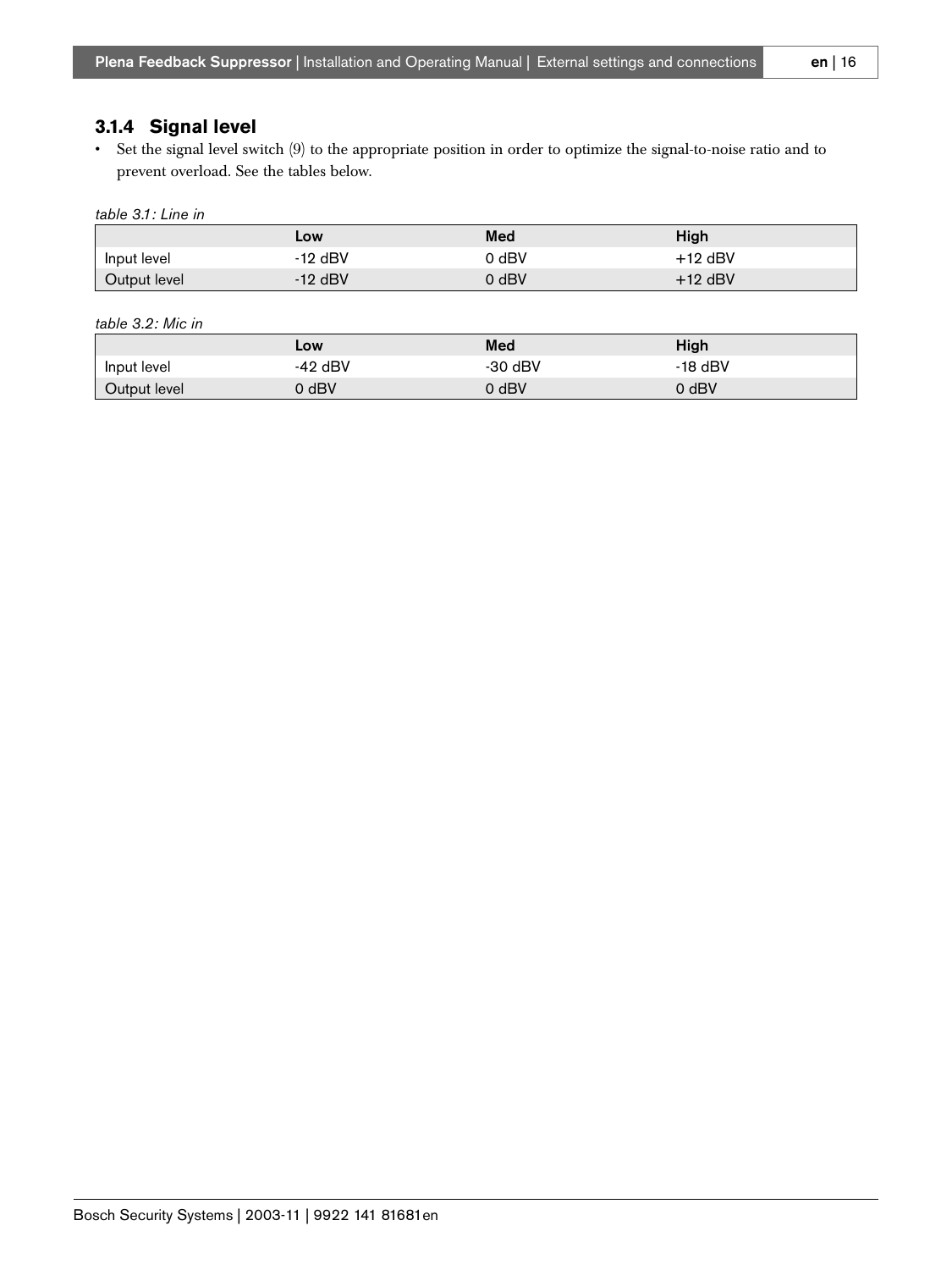## <span id="page-16-0"></span>3.2 Setting the options switches



*figure 3.6: Options switches*

The Plena Feedback Suppressor is provided with four options switches (10):

| table 3.3: Options switches |  |  |
|-----------------------------|--|--|
|-----------------------------|--|--|

| Switch number  | <b>ON-position</b>     | <b>OFF-position</b> |
|----------------|------------------------|---------------------|
|                | Music mode             | Speech mode         |
| 2              | Dual input Auto Mix    | Single input        |
|                | (Mic 1 In + Mic. 2 In) | (Mic 1/Line in)     |
| з              | Bass lift mode         | Flat mode           |
| $\overline{4}$ | Accurate filter mode   | Fast filter mode    |

#### **Music mode/Speech mode**

In the Speech mode (not recommended for music) up to 12 dB extra gain is possible, compared to the bypass mode, before acoustic feedback occurs. The Speech mode (5 Hz frequency shift) is faster and more effective in feedback suppression than the Music mode.

In the Music mode (recommended for music, but also suitable for speech) up to 6 dB extra gain is possible before acoustic feedback occurs, depending on the acoustical environment.

#### **Dual input Auto Mix mode**

In this mode the Auto Mix function (see [§1.1](#page-6-1)) is enabled.

#### **Bass lift mode/Flat mode**

Due to natural room reverb e.g. a speaker's voice will normally sound full and rich. As feedback suppression, using the de-reverberation algorithm, filters and reduces the room reverb, this may cause the low frequency response of the room to be less pronounced, especially in larger halls. The 'Bass lift' option is provided to correct this phenomenon.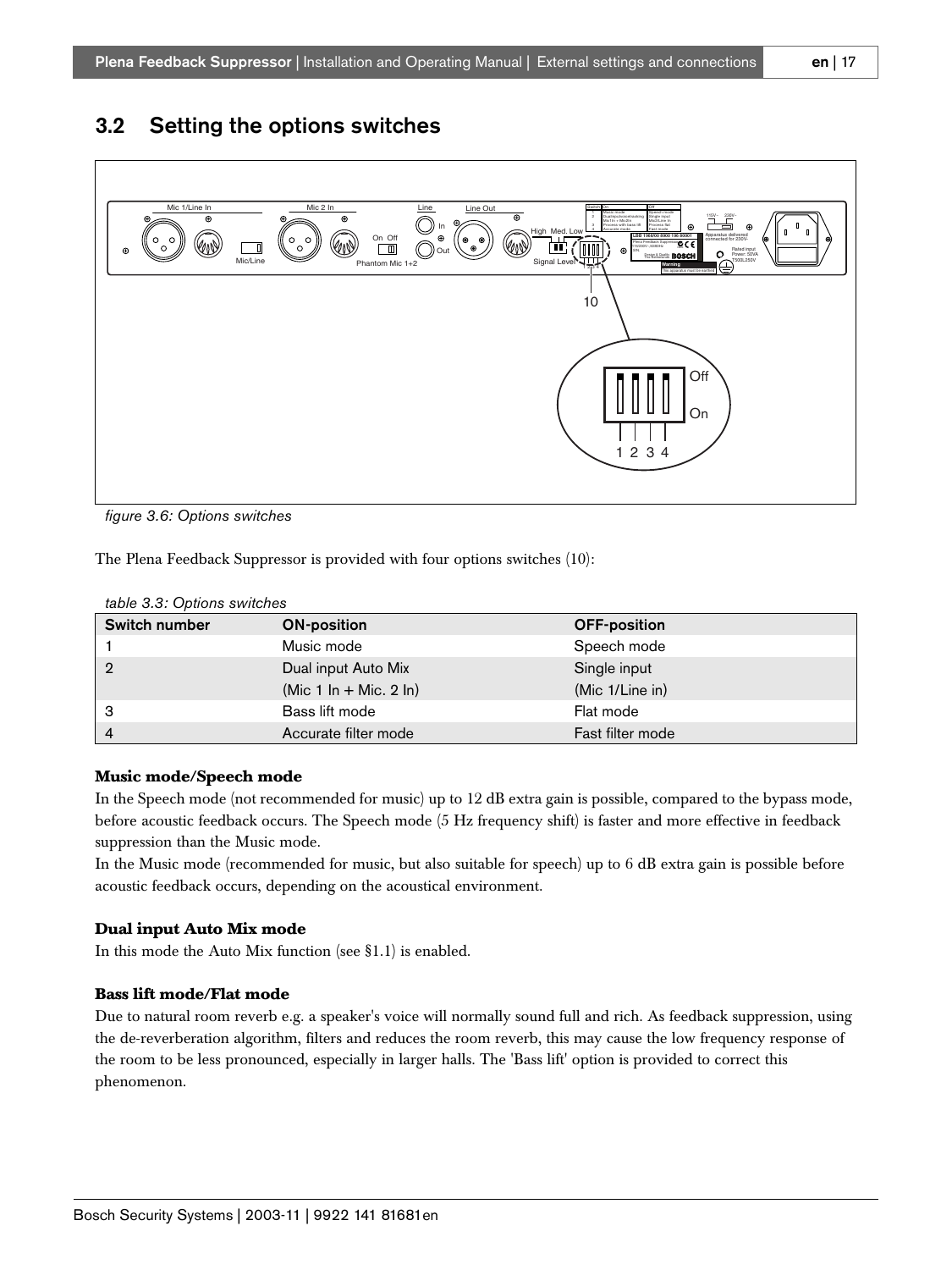#### **Accurate mode/Fast mode**

The adaptive filter can be switched between a Fast filter mode and an Accurate filter mode. In the Fast filter mode the system converges faster. As a consequence, this mode is suitable for situations where the microphone position changes over time, e.g. in case of a handheld microphone or in a discussion system with multiple switching microphones.

The Accurate filter mode is for situations with a fixed microphone position, e.g. on a pulpit. Then the acoustical environment is more stable and the adaptive filter is allowed to converge more slowly to suppress the reverb components even more.

#### **Position of the options switches**

The table below shows the recommended position of the options switches for the specific configuration set-ups described in [§3.1](#page-10-1).

| Configuration                         |             |                              | Position of the options switches |                      |
|---------------------------------------|-------------|------------------------------|----------------------------------|----------------------|
|                                       | switch 1    | switch 2                     | switch 3                         | switch 4             |
| Announcement<br>set-up                | Speech mode | Dual input voice<br>tracking | Any position                     | Fast filter mode     |
| Live performance<br>set-up            | Music mode  | Single input                 | Any position                     | Fast filter mode     |
| Conference<br>set-up                  | Speech mode | Single input                 | Any position                     | Fast filter mode     |
| Presentation<br>set-up                | Speech mode | Dual input voice<br>tracking | Any position                     | Fast filter mode     |
| Churches, houses<br>of worship set-up | Music mode  | Dual input voice<br>tracking | Any position                     | Accurate filter mode |

*table 3.4: Configuration set-ups and options switches positions*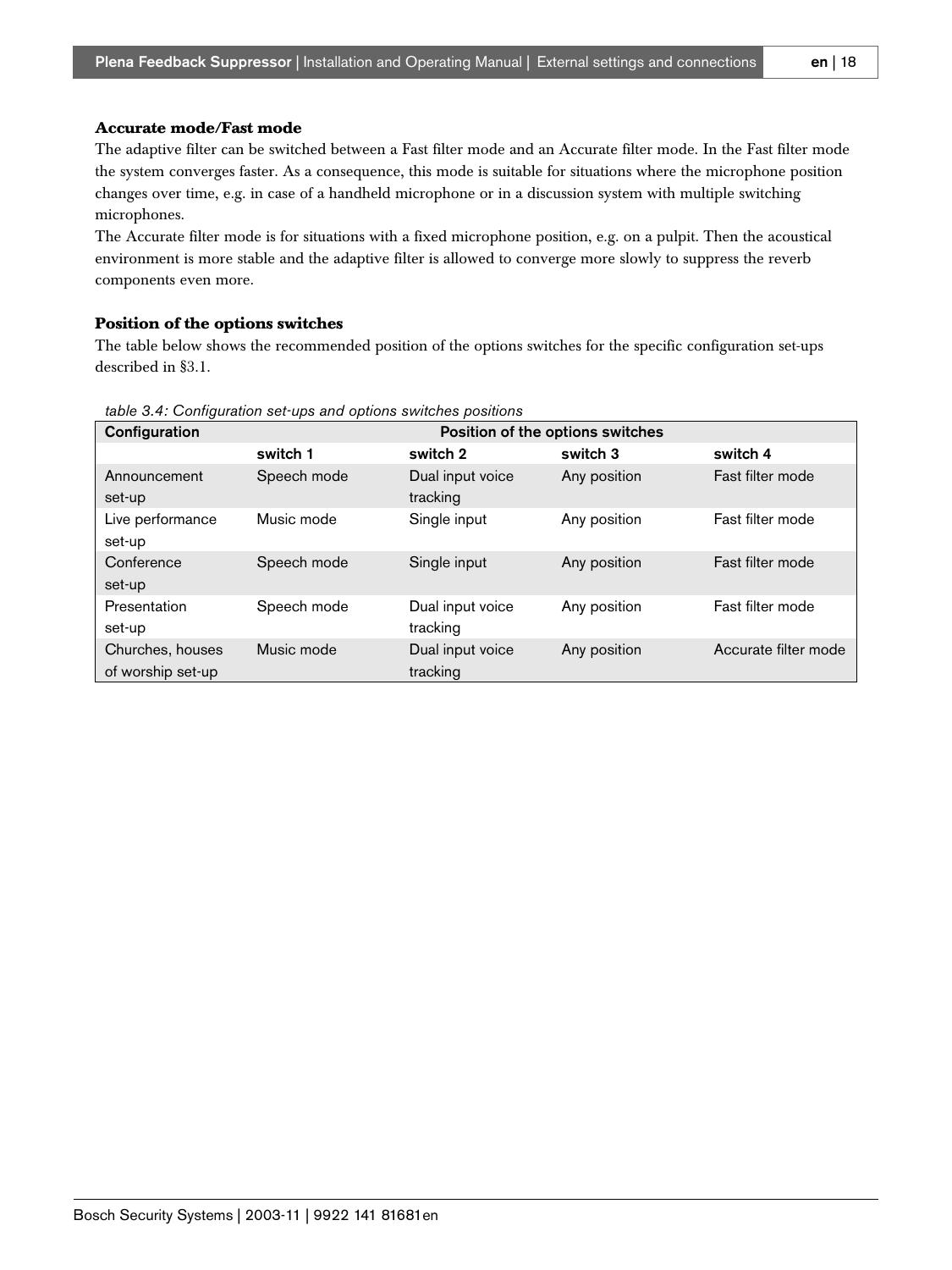## <span id="page-18-0"></span>3.3 Mains connection



*figure 3.7: Mains connection*

Use the supplied mains cord to connect the system to the mains supply.

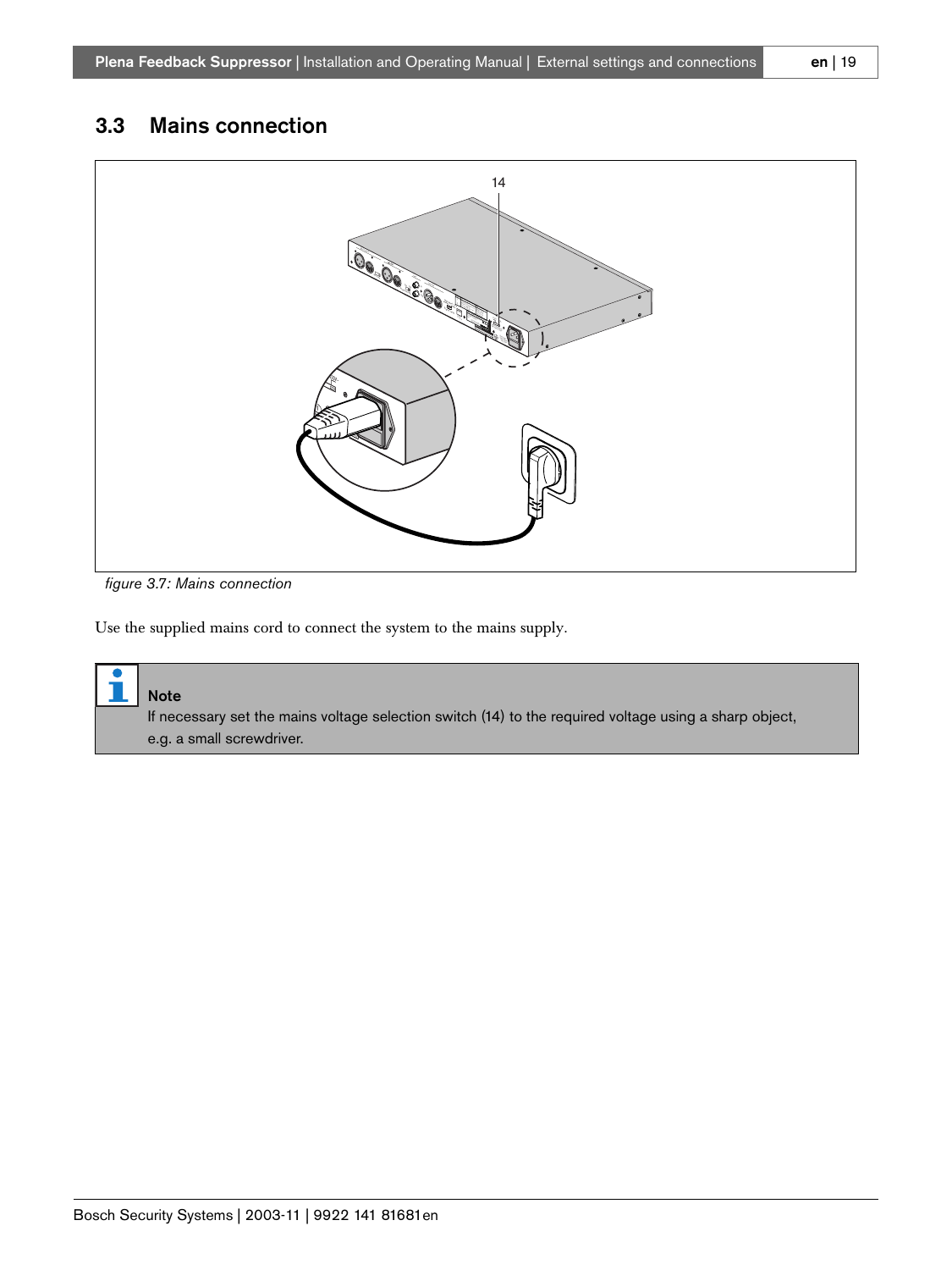# <span id="page-19-0"></span>4 Operation of the feedback suppressor



*figure 4.1: Controls and indicators (front)*

## <span id="page-19-1"></span>4.1 Switching ON

- Make sure that all settings and connections (see [§3.1](#page-10-1) and [§3.2\)](#page-16-0) are correct.
- Set the master volume on the power amplifier to 0.
- Switch ON the Feedback Suppressor by pressing the power button (1).
- Enable automatic feedback suppression by pressing the bypass switch (7). The feedback suppression active indicator (6) will light up to indicate that the feedback suppression algorithm is active.
- Increase the master volume to the desired level.

#### Note

It is recommended to test the gain margin by increasing the volume with another 3 dB to test for feedback, should a higher volume be required later on.



#### Note

Keep in mind that, contrary to traditional feedback reduction systems, the Plena Feedback Suppressor suppresses feedback before it occurs. Consequently, deactivating the suppression algorithm may lead to immediate feedback.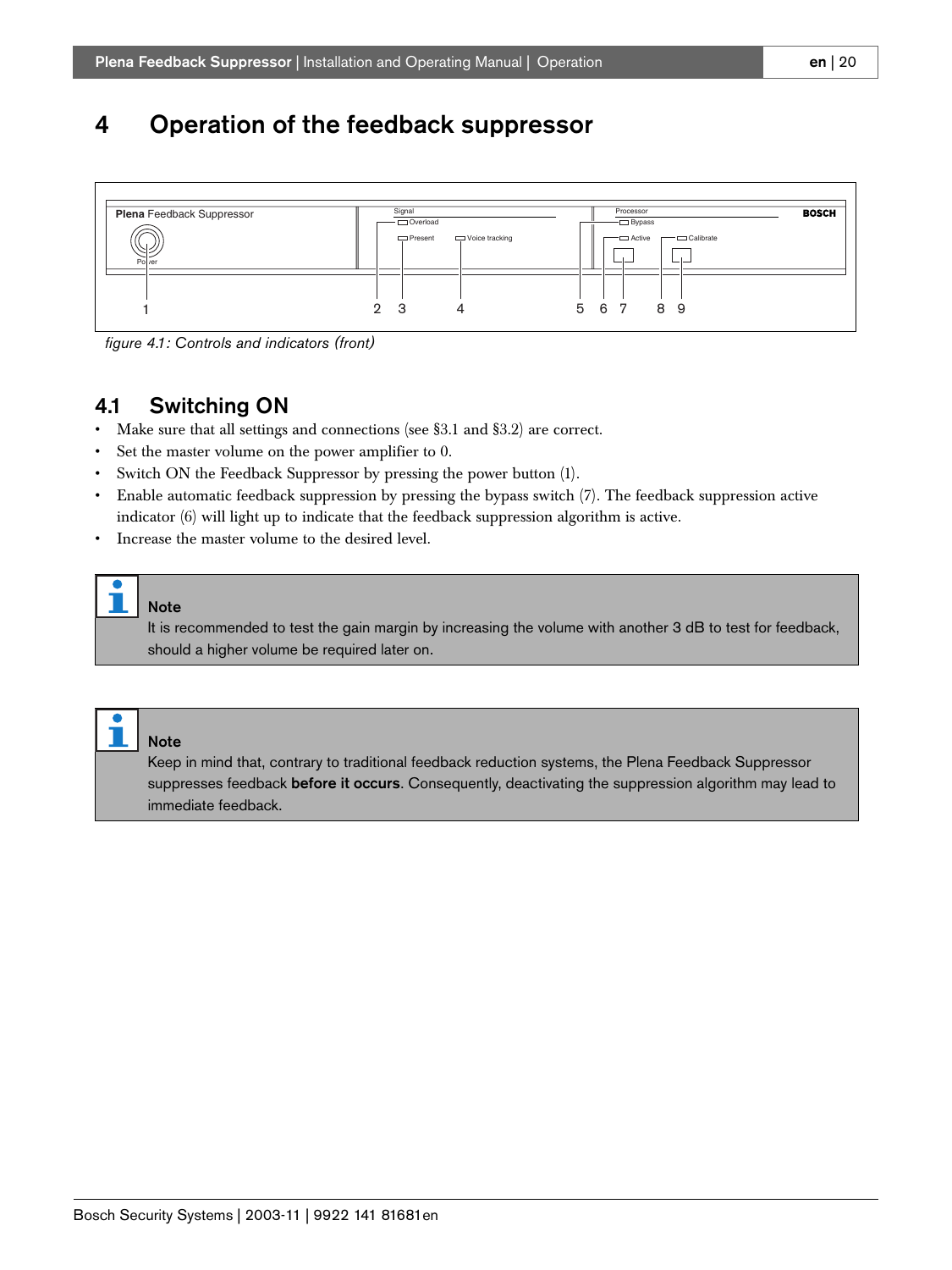### <span id="page-20-0"></span>4.2 Calibration

The Plena Feedback Suppressor requires a source signal in order to measure the acoustic environment and to set the adaptive filter. When no such signal is present (e.g. before the event or the conference):

- Press the calibrate button (9). Random noise at -6 dBr will be generated for a few seconds to allow the feedback suppression algorithm to calibrate quickly. During this time, the calibrate indicator (8) will light up.
- or
- Make sure there is a source signal, e.g. by playing some background music.

When the unit perceives a too high input signal, the input signal overload indicator (2) lights up. In this case, adjust the input signal level using the signal level switches on the rear of the unit.

When howling noises are heard, the Feedback Suppressor is operating at its feedback suppression limit. In this case, decrease the overall signal gain (e.g. by decreasing the microphone gain on the mixing panel or by decreasing the master volume on the power amplifier).

### <span id="page-20-1"></span>4.3 General recommendations to prevent feedback

- Ensure correct arrangement of microphones and loudspeakers. Pay special attention to the directivity of the microphones and loudspeakers and to the proper distance between microphones and loudspeakers. This applies especially to buildings with long reverberation times, such as houses of worship.
- Always use the microphones and loudspeakers according to the manufacturer's specifications.
- Improve poor and reverberating room acoustics, e.g. by covering highly reflective (tiled) walls and floors with curtains or carpets.
- Never use loudspeakers above their rated power. Due to power compression of the loudspeakers, the feedback margin is reduced. Try to ensure enough headroom.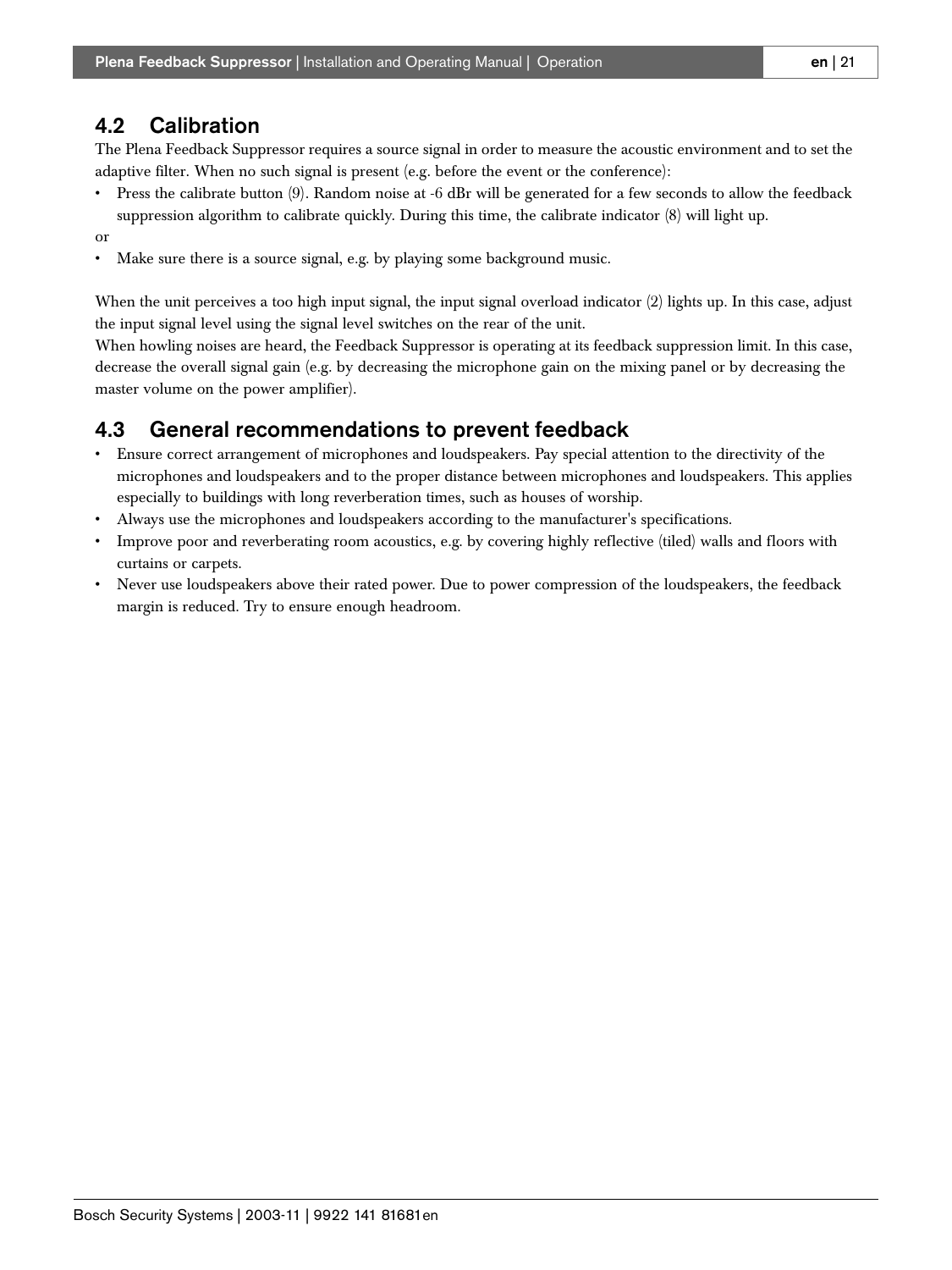# <span id="page-21-0"></span>5 Technical data

### <span id="page-21-1"></span>5.1 Electrical

Mains voltage 230/115 Vac, ±10%, 50/60 Hz Max mains power consumption 50 VA Max mains inrush current 1.5 A @ 230 Vac  $/$  3 A @ 115 Vac

### <span id="page-21-2"></span>5.2 Performance

Sample rate (fs) 32 kHz

 $S/N$   $> 90$  dB

### <span id="page-21-3"></span>5.3 Inputs

#### Line / Mic input 1 (3-pin XLR, 5-pin DIN, balanced)

| Max. input level | 18 / 6 / -6 dBV (Line, Hi / Med / Lo level)                                 |
|------------------|-----------------------------------------------------------------------------|
|                  | $-18$ / $-30$ / $-42$ dBV (Mic, Hi / Med / Lo level)                        |
| Impedance        | 10 kOhm $/$ 2 kOhm (Line $/$ Mic)                                           |
| <b>CMRR</b>      | $> 25$ dB (50 Hz - 20 kHz)                                                  |
| Phantom power    | 16 V (Mic only, switchable)                                                 |
| Priority control | Loopthrough of pin 4 and 5 of DIN (for microphones with priority<br>switch) |
|                  |                                                                             |

#### Mic input 2, Mic (3-pin XLR, 5-pin DIN, balanced)

| Max. input level | $-18$ / $-30$ / $-42$ dBV (Hi / Med / Lo level)                             |
|------------------|-----------------------------------------------------------------------------|
| Impedance        | 2 kOhm                                                                      |
| Phantom power    | 16 V (switchable)                                                           |
| Priority control | Loopthrough of pin 4 and 5 of DIN (for microphones with priority<br>switch) |

#### Line input 3, Line (Cinch, unbalanced)

Impedance

Max. input level  $18 / 6 / -6$  dBV (Hi / Med / Lo level)<br>Impedance  $20$  kOhm

Frequency response 125 Hz - 15 kHz (Speech mode) 20 Hz - 15 kHz (Music mode) Distortion  $< 0.1\%$  @ 1 kHz Gain 0 dB Line in 24 / 36 / 48 dB Mic in Signal delay 7 ms (bypass and Music mode) 11 ms (Speech mode) Decorrelator Frequency shift, 5 Hz up (Speech mode) Masked noise (Music mode)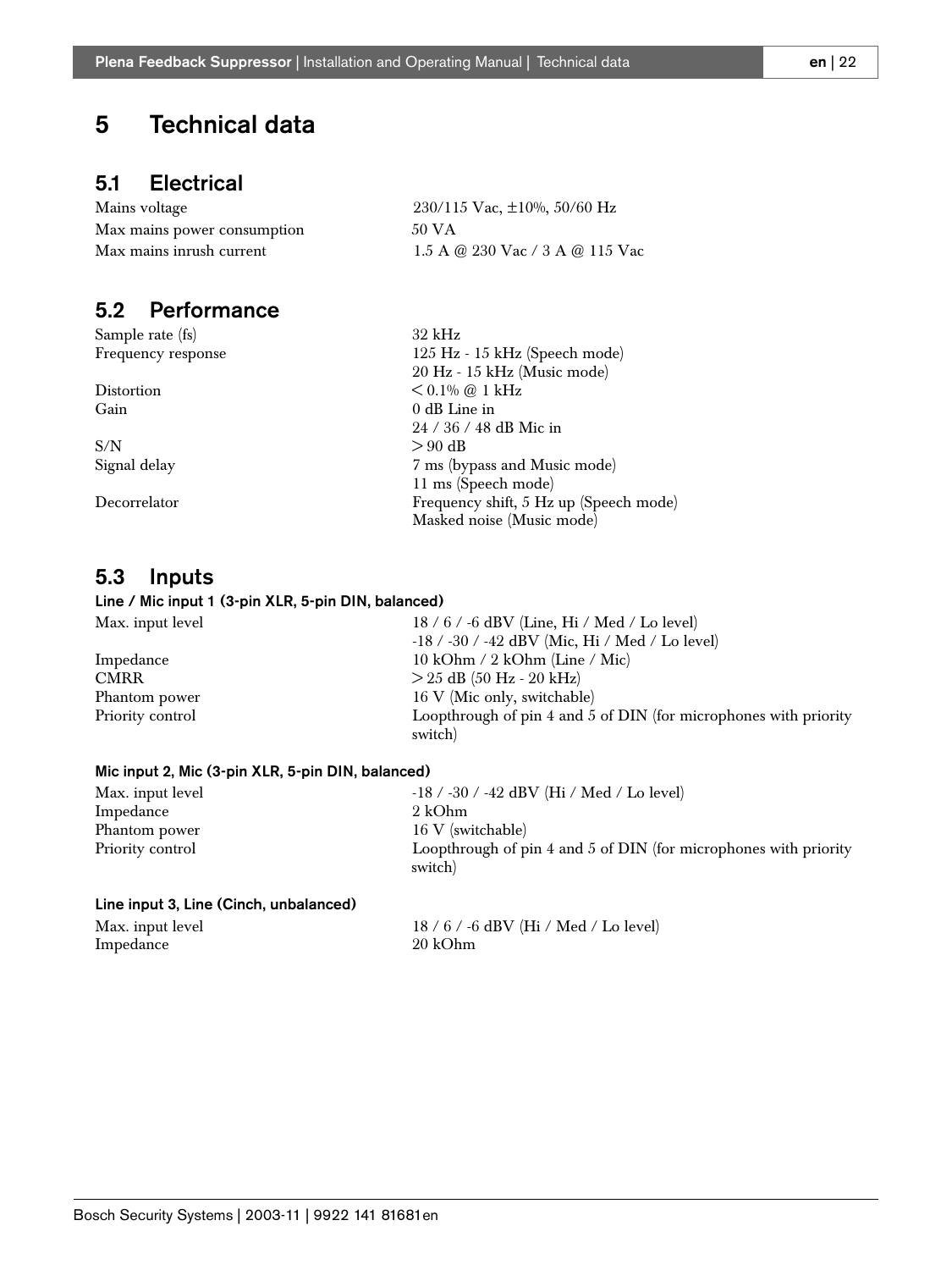### <span id="page-22-0"></span>5.4 Outputs

Line output 1 (3-pin XLR, balanced)

Max. output level 18 / 6 / -6 dBV (Line in, Hi / Med / Lo level)

Impedance

### Line output 2 (Cinch, unbalanced)

Max. output level 18 / 6 / -6 dBV (Line in, Hi / Med / Lo level)

Impedance < 100 Ohm

#### Mic output 3 (5-pin DIN, balanced)

Impedance < 100 Ohm

Max. output level  $-22 / -34 / -46$  dBV (Line in, Hi / Med / Lo level) -34 dBV (Mic in) Priority control **Loopthrough of pin 4 and 5 of DIN from inputs** 

# <span id="page-22-1"></span>5.5 Controls and indicators

Power switch Bypass / Active switch with yellow and green LED

Calibrate button to start fast calibration cycle Signal indicators **Overload @ 0 dBr**, red Present @ -40 dBr, green Auto Mix enabled, green Calibrate, yellow

 $6$  dBV (Mic in)<br> $< 100$  Ohm

6 dBV (Mic in)

## <span id="page-22-2"></span>5.6 Environmental conditions

Operating temperature range  $-10$  to  $+55^{\circ}$ C<br>Storage temperature range  $-40$  to  $+70^{\circ}$ C Storage temperature range Relative humidity  $< 95\%$ 

## <span id="page-22-3"></span>5.7 General

Weight approx. 3 kg<br>19" mounting brackets and approx. 3 kg 19" mounting brackets

EMC emission acc. to EN 55103-1 EMC immunity acc. to EN 55103-2 Dimensions 56 x 430 x 270 mm (with feet, without mounting brackets) 19", 1U high (with mounting brackets, without feet)